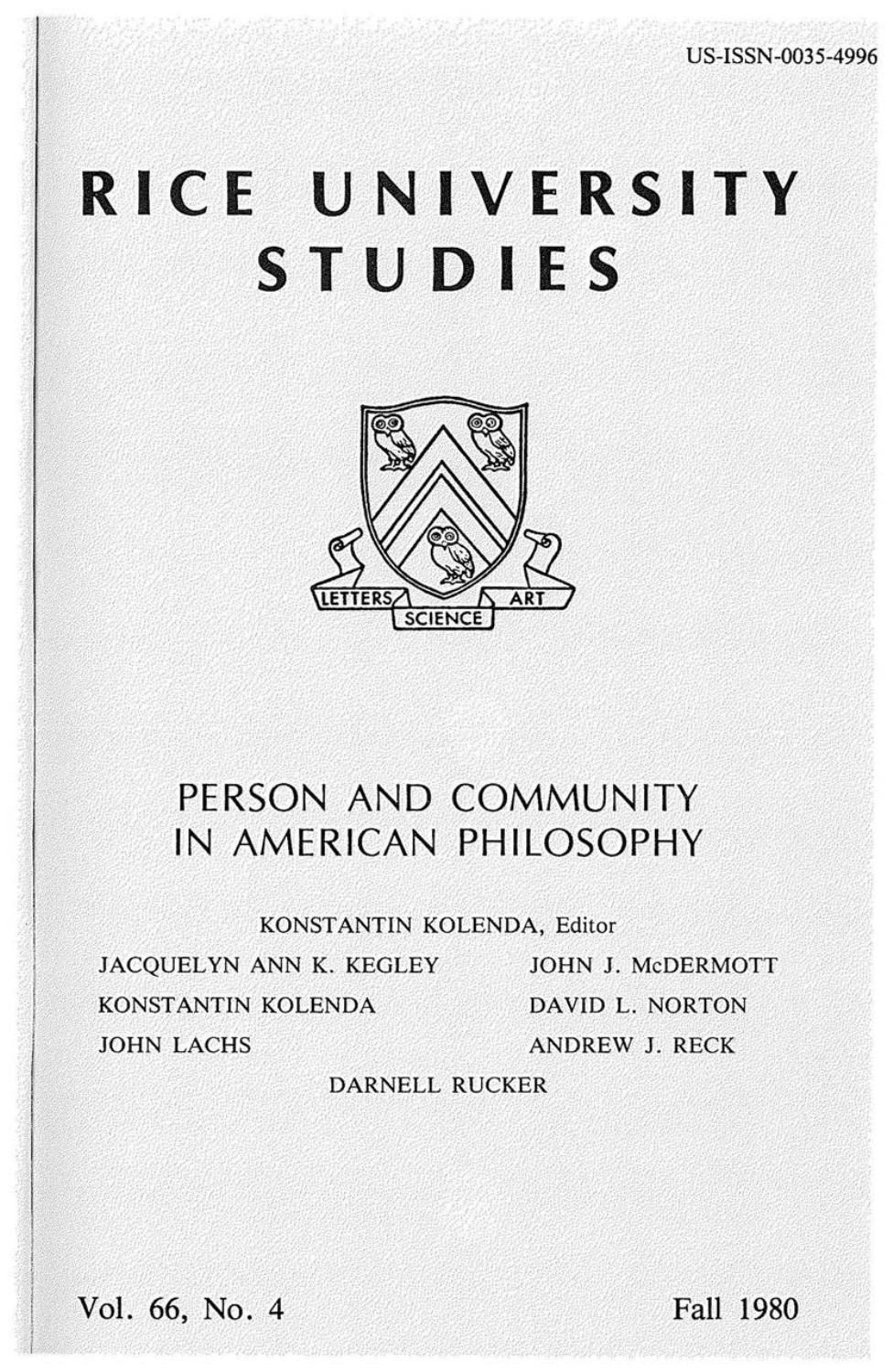## RICE UNIVERSITY STUDIES

#### published by

#### WILLIAM MARSH RICE UNIVERSITY

RICE UNIVERSITY STUDIES, successor to the RICE INSTITUTE PAMPHLET, is issued quarterly and contains writings in all scholarly disciplines by staff members and other persons associated with Rice University.

#### **EDITOR: Katherine Fischer Drew**

#### **ASSOCIATE EDITOR: Kathleen Much**

#### RICE UNIVERSITY STUDIES REVIEW BOARD

Margret E. Eifler, Chairman, Philip W. Bell, Katherine F. Drew, Werner H. Kelber, Wesley A. Morris, David A. Schum, and R. O. Wells, Jr.

#### **INFORMATION FOR AUTHORS**

Manuscripts submitted for publication should be addressed to the Editor, RICE UNIVERSITY STUDIES, Houston, Texas. If accepted, manuscripts will be edited to conform to the style of the STUDIES. Notes and references will appear at the end of the manuscript.

Individual numbers of RICE UNIVERSITY STUDIES may be purchased from the Rice Campus Store, P.O. Box 1892, Houston, TX 77001.

Second class postage paid at Houston, Texas. POSTMASTER: Send change of address notices to RICE UNIVERSITY STUDIES, Gifts and Exchanges, Fondren Library, Rice University, Houston, TX 77001.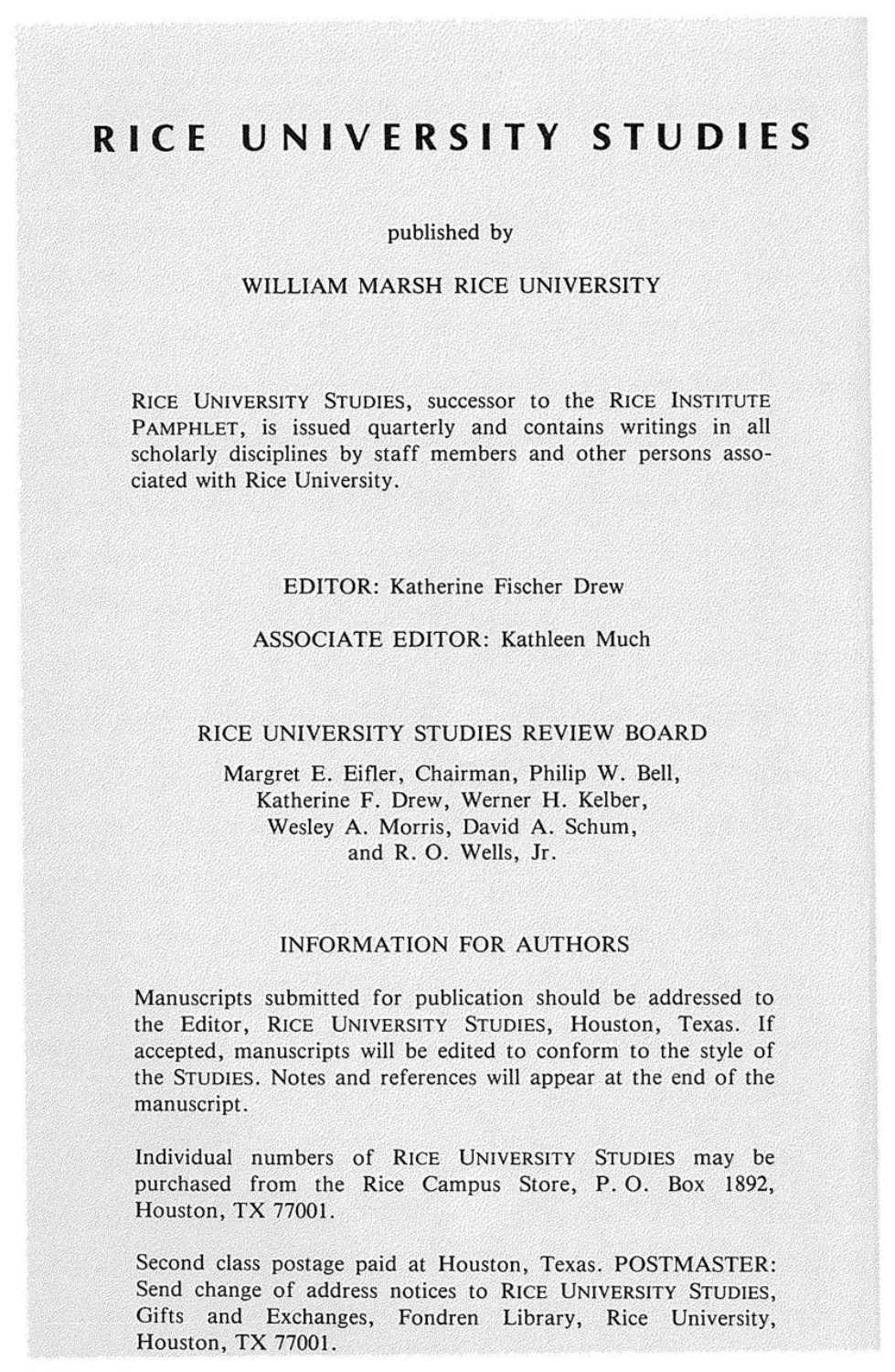# **RICE UNIVERSITY STUDIES**



## **PERSON AND COMMUNITY IN AMERICAN PHILOSOPHY**

KONSTANTIN KOLENDA, Editor

JACQUELYN ANN K. KEGLEY JOHN J. McDERMOTT KONSTANTIN KOLENDA JOHN LACHS

DAVID L. NORTON ANDREW J. RECK

### DARNELL RUCKER

PUBLISHED BY WILLIAM MARSH RICE UNIVERSITY HOUSTON, TEXAS

Vol. 66, No. 4

Fall 1980

Copyright 1981 by Rice University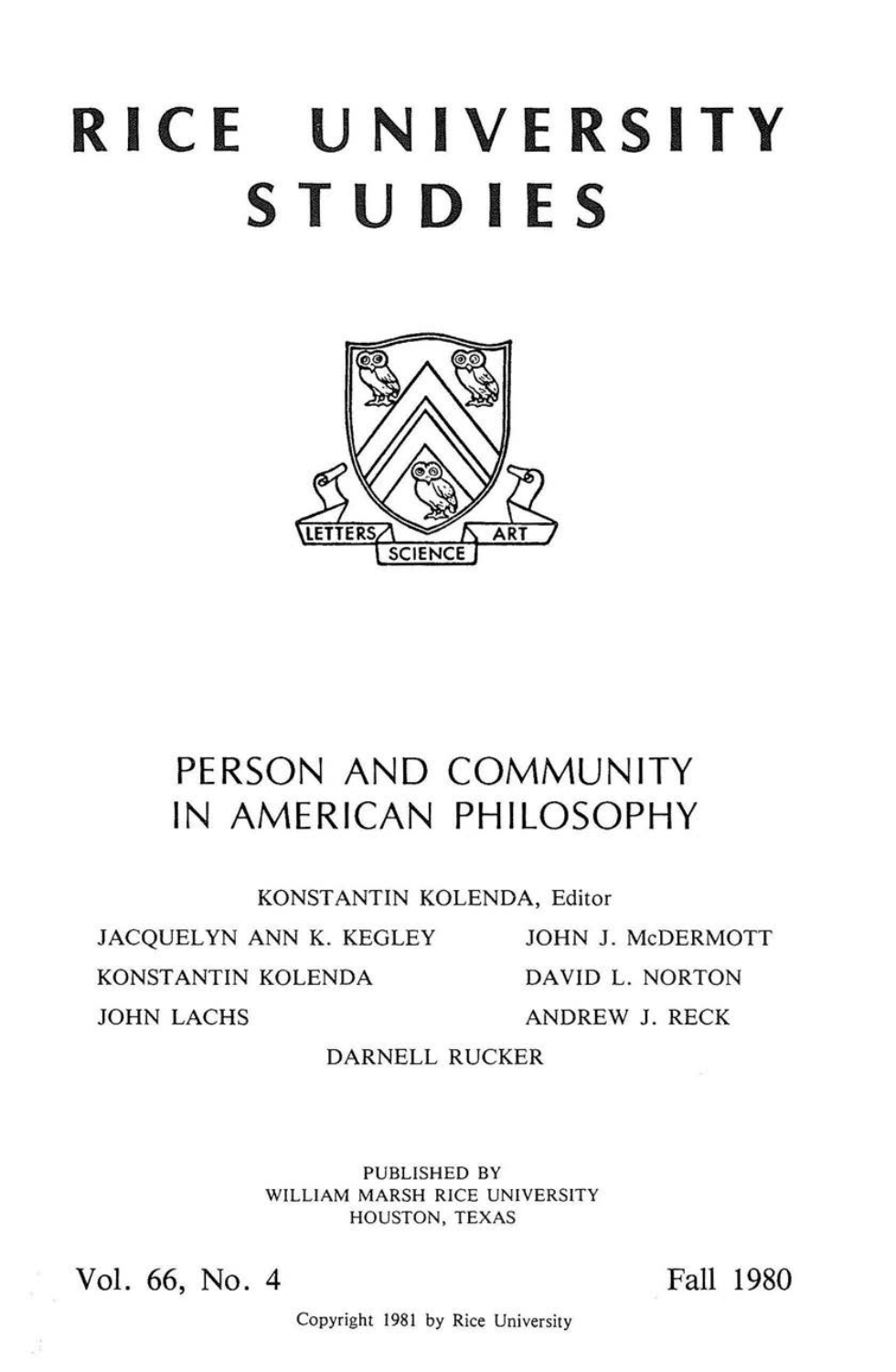US-ISSN-0035-4996 US-ISBN-0-89263-247-X

 $\frac{1}{2}$ 

 $\mathcal{L}^{\prime}(\mathcal{M}_{\mathcal{C}})$  .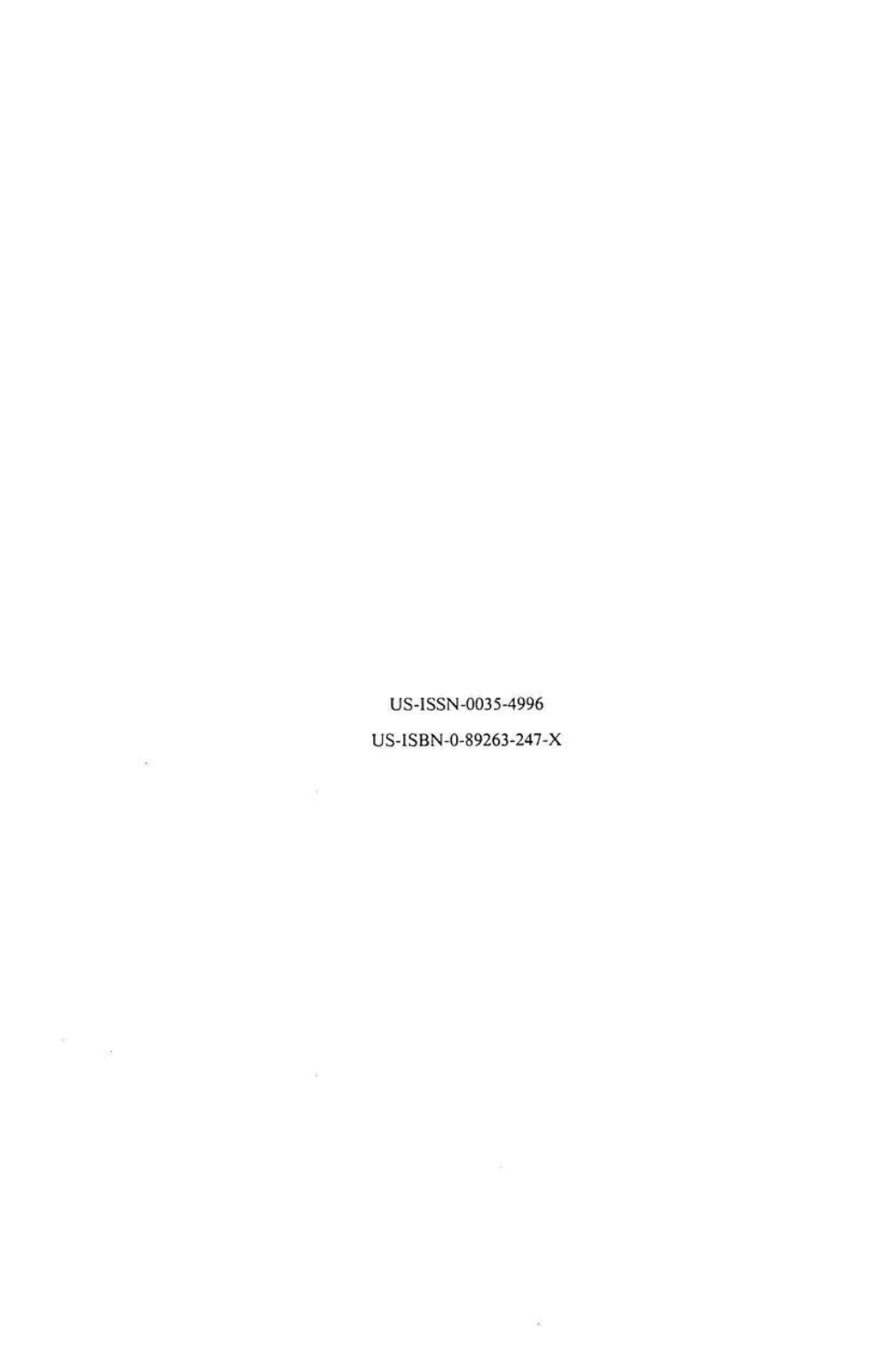### **PREFACE**

In January 1980 the Departments of Philosophy at Rice University and at Texas A&M University sponsored a conference on Person and Community in American Philosophy. During the session at Texas A&M papers on Peirce, Royce, and Mead were presented and discussed. The participants of the conference then moved to Rice for the reading and discussion of the remaining papers printed in this collection. The papers appear in the order in which they were presented. Although that order was in part conditioned by local logistics, it nevertheless respects certain chronological and thematic considerations. As it turned out, the fortuitous (or, as Peirce would put it, tychistic) elements did not prevent some natural connections and continuities from arising. In more than one case the reader will be struck by the presence of connecting or contrasting links and themes in the independently written papers.

Perhaps this interconnectedness should not be surprising; in part it is due to the unifying functions of the common theme. The papers were written explicitly for this occasion. Each author has been working in this particular corner of philosophy for some time, and each was given a free hand in exploring the topic. That exploration called for an examination of the relevant conceptual territory, which is reflected in the use of diverse terms in the titles of the papers: person, self, psyche, individual, community, society. In most cases the authors also saw the need to move within a wider conceptual geography and to relate their key terms to issues in ethics, social science, law, esthetics, and religion. What is of special interest is that in all cases the authors found in the treatment of these topics by classic American philosophers important implications for the way this topic is treated in contemporary discussions.

Professor David Norton, whose contribution appears last in this collection, does not deal explicitly with any philosophical predecessor, but he was invited to participate in the conference because of his significant contribution to the topic under discussion in the recent book *Personal Destinies: A Philosophy of Ethical Individualism* (Princeton University Press, 1976). Norton is now preparing a sequel to this book, dealing with the social and political implications of his basic position, and his paper explores a part of that territory.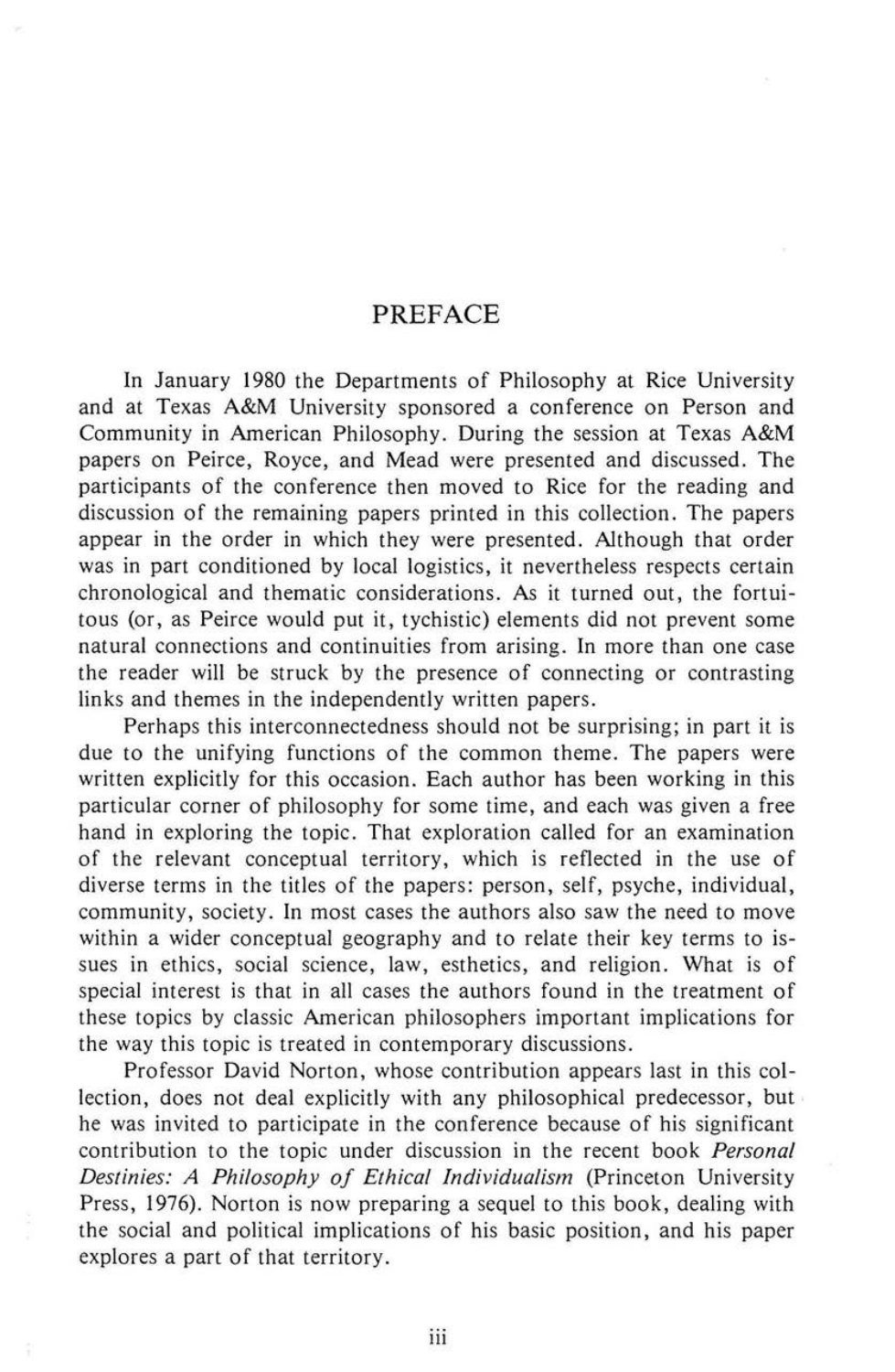#### iv RICE UNIVERSITY STUDIES

A word about the introductory essay by Professor McDermott is in order. In a way, the essay is a bonus, also due to some fortuitous developments. Barely six weeks after our conference, the Society for the Advancement of American Philosophy held its annual meeting at Texas A&M University. While I listened to McDermott's Presidential address, it occurred to me that, dealing as it does with the question of the relevance of American philosophy to the contemporary world, it would provide a most fitting statement as to why the topic and the discussions of our conference are important. He graciously consented to our using his paper, with minor modifications, as an introductory essay for this volume.

In conclusion, I would like to take note of the numerous and unanimous expressions of satisfaction on the part of the participants with the vigorous discussions that followed the presentation of each paper. The authors and the audiences, both at Texas A&M and at Rice, found the occasion most stimulating and conducive to further reflections on this central yet difficult topic. Our special thanks go to Professor H. D. Aiken, of Brandeis University, whose eloquence, wit, and philosophical acumen have added sparkle and vitality to our formal and informal sessions.

The Philosophy Departments of both universities wish to express their appreciation to the Franklin J. Matchette Foundation for its support of the conference.

> KONSTANTIN KOLENDA EDITOR